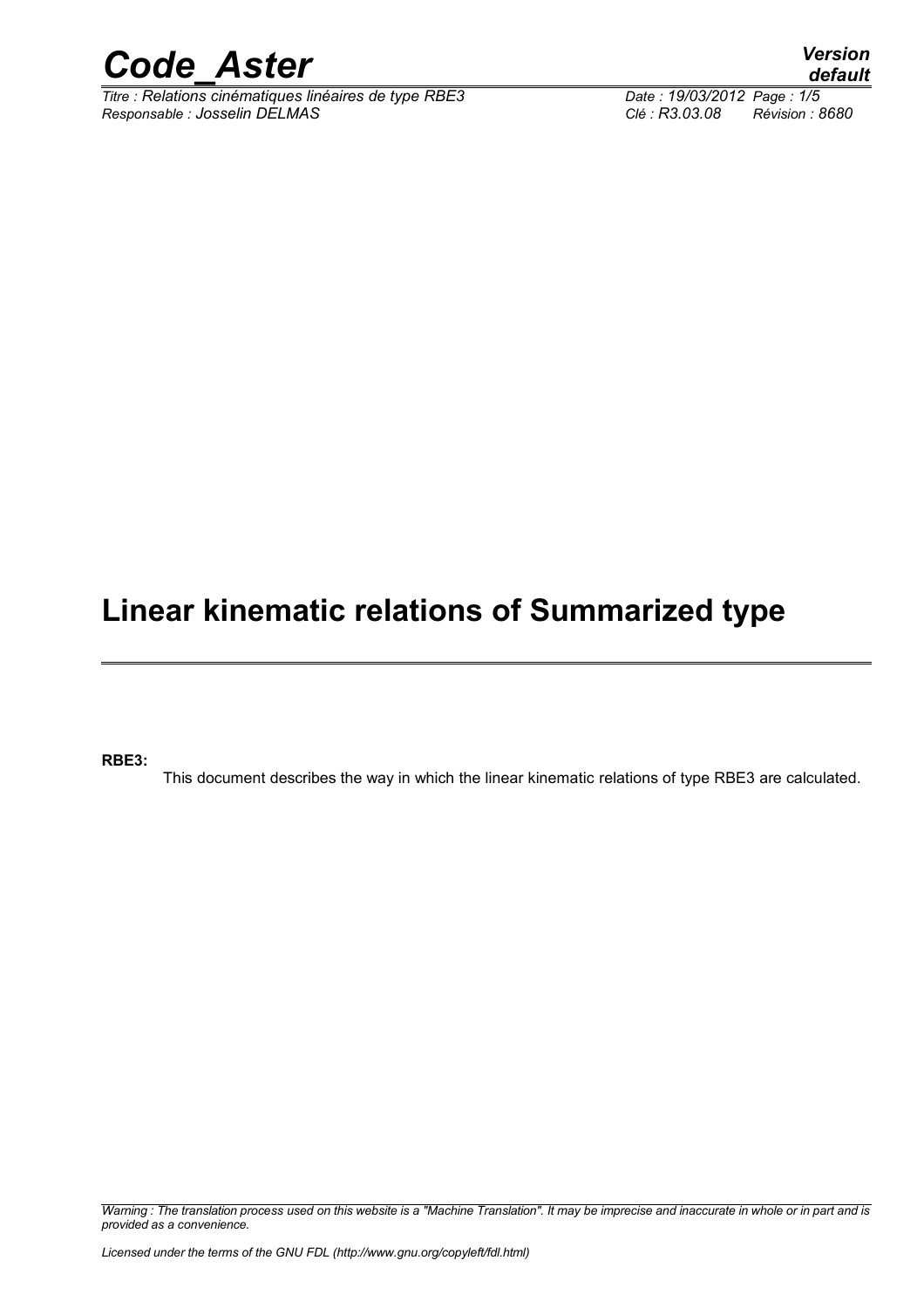*Titre : Relations cinématiques linéaires de type RBE3 Date : 19/03/2012 Page : 2/5 Responsable : Josselin DELMAS Clé : R3.03.08 Révision : 8680*

<span id="page-1-2"></span><span id="page-1-1"></span><span id="page-1-0"></span>

### **Contents**

*Warning : The translation process used on this website is a "Machine Translation". It may be imprecise and inaccurate in whole or in part and is provided as a convenience.*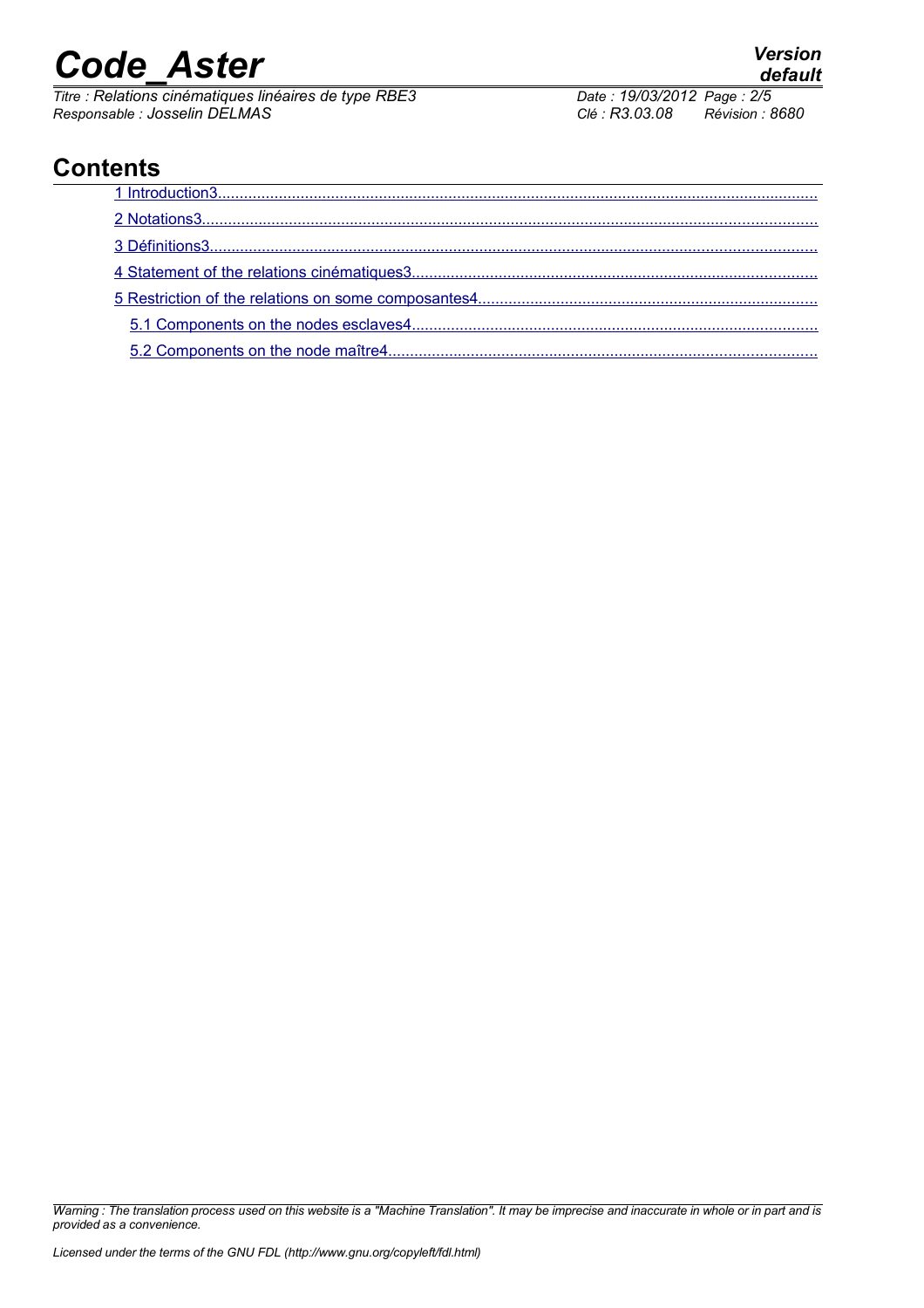*Titre : Relations cinématiques linéaires de type RBE3 Date : 19/03/2012 Page : 3/5 Responsable : Josselin DELMAS Clé : R3.03.08 Révision : 8680*

*Fix*

### <span id="page-2-0"></span>**1 Introduction**

### **1.1 general Principle**

a linear kinematic relation of type RBE3 imply a node says main to several node known as slaves. The relation causes to distribute the mass and the loads seen by the master node on the nodes slaves. This distribution is made so that the resultant of the load vector forces on the implied nodes is null.

### **1.2 Notations**

<span id="page-2-1"></span> $X_M$ : coordinates of the master node

 $X_i$  : coordinates of *i* - ème slave node (  $1 \leq i \leq n$  )

 $\xi_i = X_i - X_M$ : relative coordinates of *i* - ème slave node

 $\omega_i$  : coefficient of  $|i$  - ème slave node

$$
T_i = \begin{bmatrix} F_i \\ M_i \end{bmatrix}
$$
: load vector force with  $i$  - ème node, which thus contains the forces  $F_i = \begin{bmatrix} F_{ix} \\ F_{iy} \\ F_{iz} \end{bmatrix}$  and the

moments  $M_i$ =  $\vert_{\,M}$ *M ix M iy*  $M\frac{v}{iz}$ seen by this node

One will note  $\boldsymbol{M}^T$  transposed of the matrix  $\boldsymbol{M}$ 

In addition, one considers that the nodes carry by default the components of displacements and rotation, that is to say 6 degrees of freedom per node.

### **2 Definitions**

The computation of the relations requires a setting at the level of components of rotations, so that the relations created are not modified during a scaling of the problem. For that, the following characteristic length is defined:

$$
L_c = \frac{\sum_{i=1}^n ||\xi_i||}{n}
$$

and the matrixes (diagonal), coefficient for the i-ème slave node:

$$
W_i\!\!=\!\!\begin{bmatrix} \omega_i & 0 & 0 & 0 & 0 & 0 \\ 0 & \omega_i & 0 & 0 & 0 & 0 \\ 0 & 0 & \omega_i & 0 & 0 & 0 \\ 0 & 0 & 0 & \omega_i L_c^2 & 0 & 0 \\ 0 & 0 & 0 & 0 & \omega_i L_c^2 & 0 \\ 0 & 0 & 0 & 0 & 0 & \omega_i L_c^2 \end{bmatrix}
$$

In addition, computations require the introduction of the matrixes which make it possible to clarify the formulas of change of point of reduction for torsors. It is pointed out that the load vector force of the master node reduced on the slave node *i* is written:

*Warning : The translation process used on this website is a "Machine Translation". It may be imprecise and inaccurate in whole or in part and is provided as a convenience.*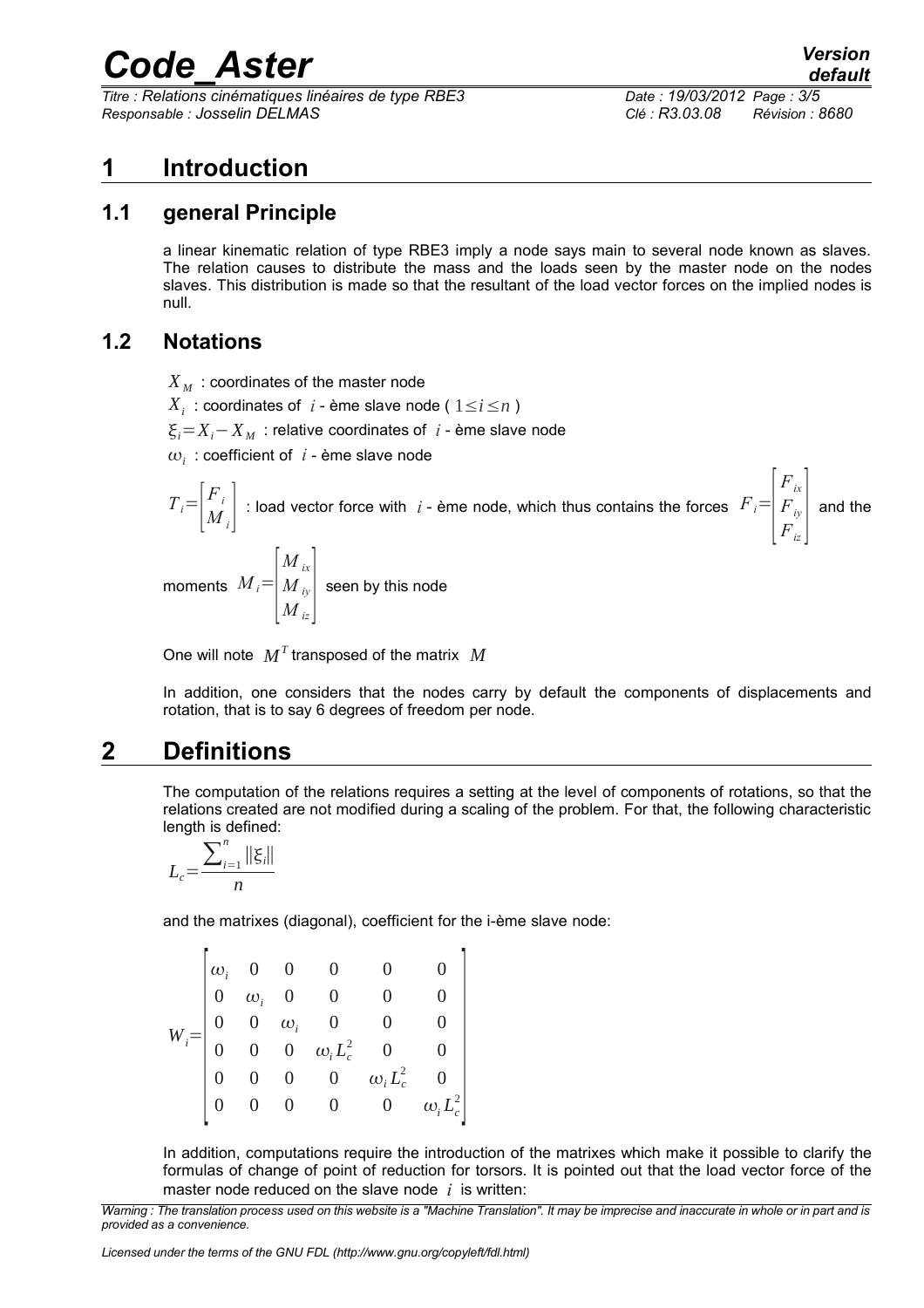*Titre : Relations cinématiques linéaires de type RBE3 Date : 19/03/2012 Page : 4/5 Responsable : Josselin DELMAS Clé : R3.03.08 Révision : 8680*

$$
T_i = \begin{bmatrix} F_i \\ M_i \end{bmatrix} = \begin{bmatrix} F_M \\ \xi_i \wedge M_M \end{bmatrix} = S_i T_M
$$

The matrix thus is defined  $\left|S_i\right|$  :

|  |  | $S_i = \begin{bmatrix} 1 & 0 & 0 & 0 & (\xi_i)_z \ 0 & 1 & 0 & -(\xi_i)_z & 0 \ 0 & 0 & 1 & (\xi_i)_y & -(\xi_i)_x \ 0 & 0 & 0 & 1 & 0 \ 0 & 0 & 0 & 0 & 1 \end{bmatrix}$ |                                              |  |
|--|--|---------------------------------------------------------------------------------------------------------------------------------------------------------------------------|----------------------------------------------|--|
|  |  |                                                                                                                                                                           | $\left  \frac{(\xi_i)_y}{(\xi_i)_x} \right $ |  |
|  |  |                                                                                                                                                                           |                                              |  |
|  |  |                                                                                                                                                                           |                                              |  |
|  |  |                                                                                                                                                                           |                                              |  |
|  |  |                                                                                                                                                                           |                                              |  |
|  |  |                                                                                                                                                                           |                                              |  |

### <span id="page-3-0"></span>**3 Statement of the kinematic relations**

#### **3.1 Obtaining the kinematic relations**

the reasoning is carried out on the transmission of the forces between the master node and the nodes slaves. Initially, it is considered that all the components of the master node and all the components of the nodes slaves are implied in the relation (section [5](#page-4-0) approaches the restriction of the relations on certain components).

That is to say  $T_{\scriptscriptstyle M}$  the load vector force of the master node which one seeks to distribute on  $\overline{T}_i$ , load vector forces on the nodes slaves.

The following form of distribution is adopted for each  $|T^{\dagger}_i\rangle$ :

 $T_i = W_i S_i X T_M$ 

where the matrix *X* is unknown and is used to distribute the forces on the nodes slaves. It is given by calculating the resultant of the load vector forces on the nodes slaves and while imposing that it is equal to the torsor with the master node:

$$
T_M = \sum_{i=1}^{n} S_i^T T_i = \sum_{i=1}^{n} S_i^T W_i S_i X T_M
$$

One thus obtains:

 $X$   $=$   $(S^T W S)^{-1}$  where  $S$  is the assembly of  $S$ <sub>*i*</sub> and  $W$  is the assembly Des.  $W$ <sub>*i*</sub>

One notes that the matrix *X* must be invertible. This is ensured by a relevant choice of the degrees of freedom Master and slave.

One notes now  $B_i = W_i S_i X$ . Relation  $T_i = B_i T_M$ , one deduces by duality the kinematic relations to be imposed on the degrees of freedom of displacement:  $u_i = (B_i)^T u_M$ 

### **3.2 Dimension of the matrixes**

One notes *NDDLES* the nombre total of the degrees of freedom slaves. The matrixes which one handles have following dimensions:

–Stamp *W* (assembly of *W<sup>i</sup>* ): *NDDLES* lines, *NDDLES* columns

–Stamps *S* (assembly of *S <sup>i</sup>* ): *NDDLES* lines, 6 columns

 $-$ Stamps  $S^T W S : 6$  lines, 6 columns

–Stamps *X* : 6 lines, 6 columns

–Stamps *B* : *NDDLES* lines, 6 columns

*default*

*Warning : The translation process used on this website is a "Machine Translation". It may be imprecise and inaccurate in whole or in part and is provided as a convenience.*